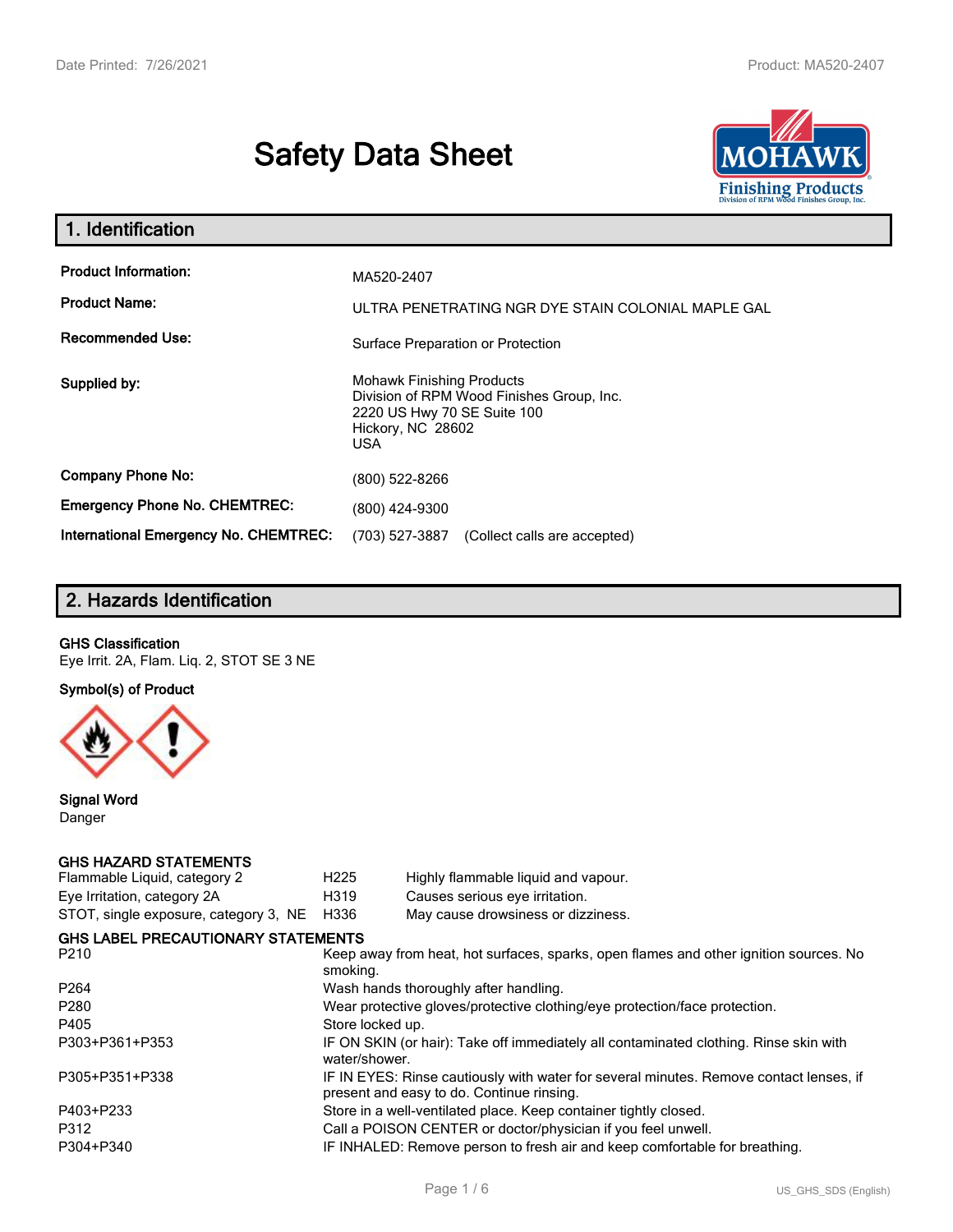| If eye irritation persists: Get medical advice/attention.      |
|----------------------------------------------------------------|
| Store in a well-ventilated place. Keep cool.                   |
| <b>GHS SDS PRECAUTIONARY STATEMENTS</b>                        |
| Ground/bond container and receiving equipment.                 |
| Use explosion-proof electrical/ventilating/lighting/equipment. |
| Use only non-sparking tools.                                   |
| Take precautionary measures against static discharge.          |
|                                                                |

## **3. Composition/Information on ingredients**

| <b>Chemical Name</b>              | CAS-No.   | Wt. %       | <b>GHS Symbols</b>    | <b>GHS Statements</b>     |
|-----------------------------------|-----------|-------------|-----------------------|---------------------------|
| acetone                           | 67-64-1   | 75-100      | GHS02-GHS07           | H225-302-319-332-336      |
| ethanol                           | 64-17-5   | $25-10$     | GHS02                 | H <sub>225</sub>          |
| ethoxypropanol                    | 1569-02-4 | $1.0 - 2.5$ | GHS02-GHS07           | H <sub>226</sub> -332-336 |
| propylene glycol monomethyl ether | 107-98-2  | $0.1 - 1.0$ | GHS02-GHS06-<br>GHS07 | H226-331-336              |

The exact percentage (concentration) of ingredients is being withheld as a trade secret.

The text for GHS Hazard Statements shown above (if any) is given in the "Other information" Section.

## **4. First-aid Measures**



FIRST AID - EYE CONTACT: IF IN EYES: Rinse cautiously with water for several minutes. Remove contact lenses, if present and easy to do. Continue rinsing. If eye irritation persists: Get medical advice/attention.

FIRST AID - SKIN CONTACT: IF ON SKIN (or hair): Take off immediately all contaminated clothing. Rinse skin with water/shower.

FIRST AID - INGESTION: IF SWALLOWED: rinse mouth. Do NOT induce vomiting. IF exposed or if you feel unwell: Call a POISON CENTER or doctor/physician.

FIRST AID - INHALATION: IF INHALED: Remove person to fresh air and keep comfortable for breathing.

## **5. Fire-fighting Measures**

**SPECIAL FIREFIGHTING PROCEDURES:** Evacuate all persons from the fire area to a safe location. Move non-burning material, as feasible, to a safe location as soon as possible. Fire fighters should be protected from potential explosion hazards while extinguishing the fire. Wear self-contained breathing apparatus (SCBA) and full fire-fighting protective clothing. Thoroughly decontaminate all protective equipment after use. Containers of this material may build up pressure if exposed to heat (fire). Use water spray to cool fire-exposed containers. Use water spray to disperse vapors if a spill or leak has not ignited. DO NOT extinguish a fire resulting from the flow of flammable liquid until the flow of the liquid is effectively shut off. This precaution will help prevent the accumulation of an explosive vapor-air mixture after the initial fire is extinguished.

**FIREFIGHTING EQUIPMENT:** This is a NFPA/OSHA Class 1B or less flammable liquid. Follow NFPA30, Chapter 16 for fire protection and fire suppression. Use a dry chemical, carbon dioxide, or similar ABC fire extinguisher for incipeint fires. Water may be used to cool and prevent rupture of containers that are exposed to heat from fire.

## **6. Accidental Release Measures**

#### **ENVIRONMENTAL MEASURES:** No Information

**STEPS TO BE TAKEN IN CASE MATERIAL IS RELEASED OR SPILLED:** Follow personal protective equipment recommendations found in Section VIII. Personal protective equipment needs must be evaluated based on information provided on this sheet and the special circumstances created by the spill including; the material spilled, the quantity of the spill, the area in which the spill occurred, and the training and the expertise of employees in the area responding to the spill. Never exceed any occupational exposure limits. Shut off ignition sources; including electrical equipment and flames. Do not allow smoking in the area. Do not allow the spilled product to enter public drainage system or open waterways.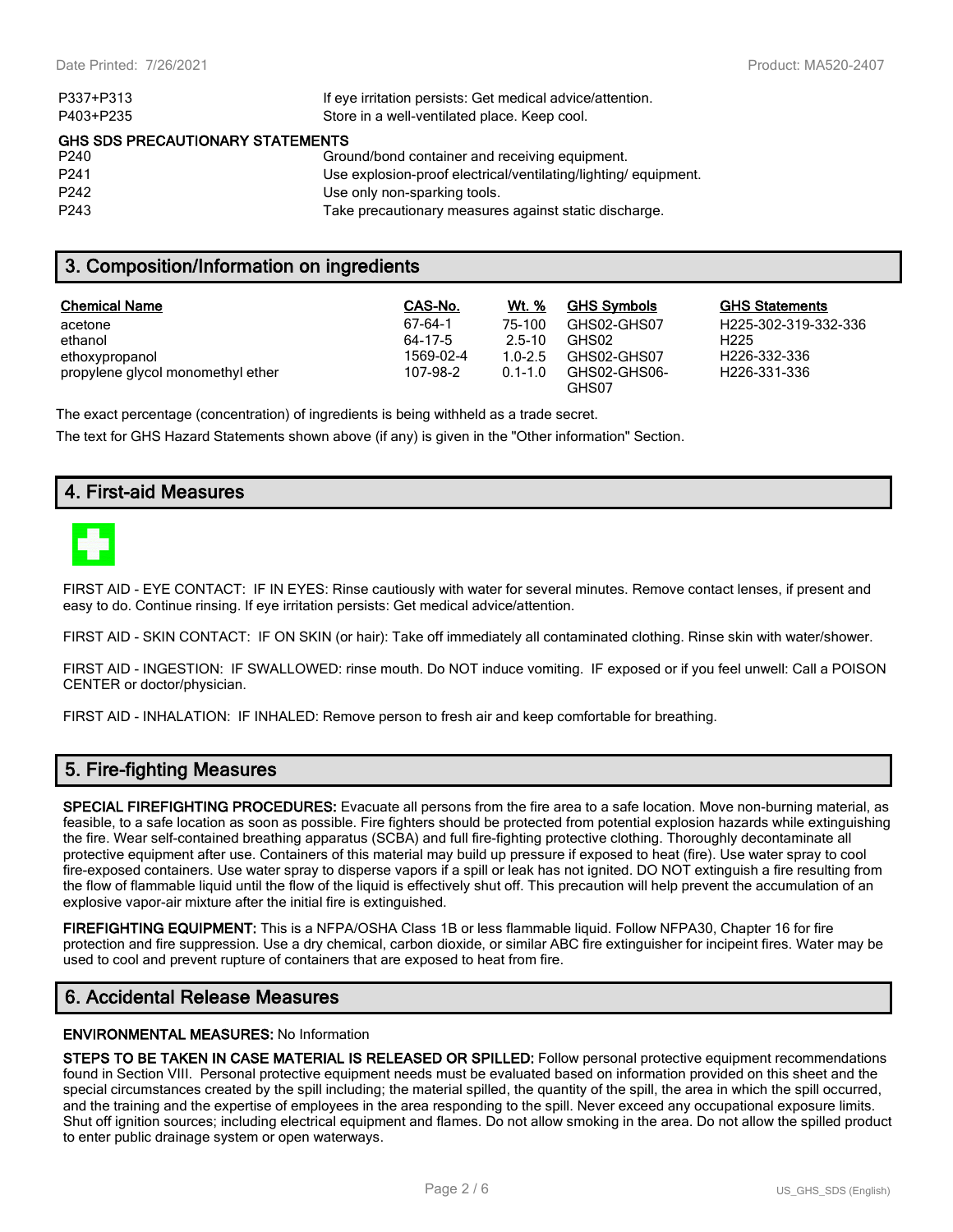# **7. Handling and Storage**



**HANDLING:** Avoid inhalation and contact with eyes, skin, and clothing. Wash hands thoroughly after handling and before eating or drinking. In keeping with safe handling practices, avoid ignition sources (smoking, flames, pilot lights, electrical sparks); ground and bond containers when transferring the material to prevent static electricity sparks that could ignite vapor and use spark proof tools and explosion proof equipment. Empty containers may retain product residue or vapor. Do not pressurize, cut, weld, braze, solder, drill, grind, or expose container to heat, flame, sparks, static electricity, or other sources of ignition. Any of these actions can potentially cause an explosion that may lead to injury.

**STORAGE:** Keep containers closed when not in use. Store in cool well ventilated space away from incompatible materials.

# **8. Exposure Controls/Personal Protection**

| Ingredients with Occupational Exposure Limits |                      |                       |                     |                         |  |  |
|-----------------------------------------------|----------------------|-----------------------|---------------------|-------------------------|--|--|
| <b>Chemical Name</b>                          | <b>ACGIH TLV-TWA</b> | <b>ACGIH-TLV STEL</b> | <b>OSHA PEL-TWA</b> | <b>OSHA PEL-CEILING</b> |  |  |
| acetone                                       | $250$ ppm            | 500 ppm               | $1000$ ppm          | N.D.                    |  |  |
| ethanol                                       | N.D.                 | $1000$ ppm            | $1000$ ppm          | N.D.                    |  |  |
| ethoxypropanol                                | 50 ppm               | $200$ ppm             | N.D.                | N.D.                    |  |  |
| propylene glycol monomethyl ether             | 50 ppm               | $100$ ppm             | N.D.                | N.D.                    |  |  |

**Further Advice: MEL = Maximum Exposure Limit OES = Occupational Exposure Standard SUP = Supplier's Recommendation Sk = Skin Sensitizer N.E. = Not Established N.D. = Not Determined**

#### **Personal Protection**



**RESPIRATORY PROTECTION:** Use adequate engineering controls and ventilation to keep levels below recommended or statutory exposure limits. If exposure levels exceed limits use appropriate approved respiratory protection equipment.

**SKIN PROTECTION:** Wear chemical resistant footwear and clothing such as gloves, an apron or a whole body suit as appropriate.



**EYE PROTECTION:** Wear chemical-resistant glasses and/or goggles and a face shield when eye and face contact is possible due to splashing or spraying of material.



**OTHER PROTECTIVE EQUIPMENT:** No Information



**HYGIENIC PRACTICES:** It is good practice to avoid contact with the product and/or its vapors, mists or dust by using appropriate protective measures. Wash thoroughly after handling and before eating or drinking.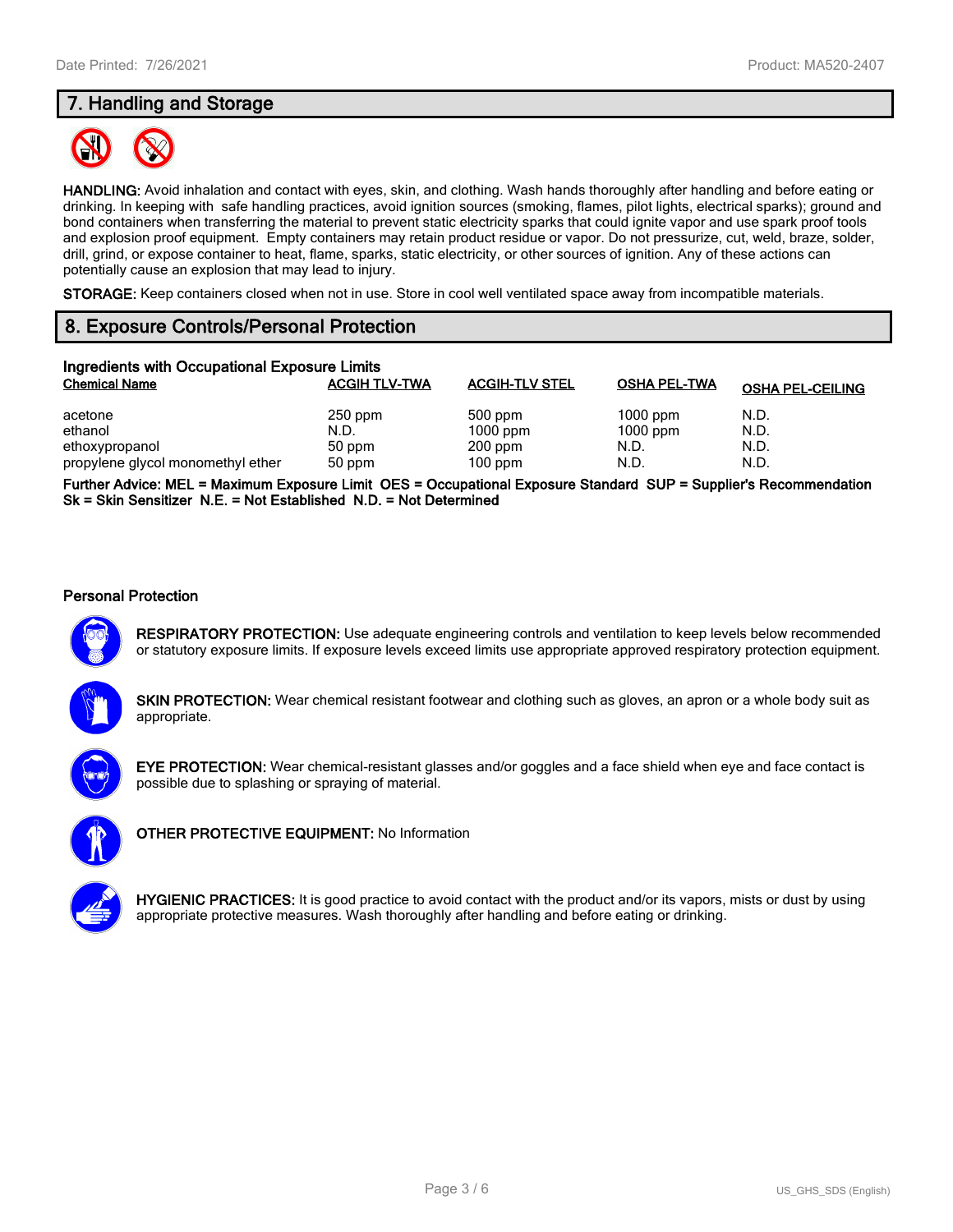**N.I. = No Information**

# **9. Physical and Chemical Properties**

| Appearance:                    | Colored Liquid             | <b>Physical State:</b>                      | <b>LIQUID</b>  |
|--------------------------------|----------------------------|---------------------------------------------|----------------|
| Odor:                          | <b>Strong Solvent</b>      | <b>Odor Threshold:</b>                      | Not determined |
| Density, g/cm3:                | 0.818                      | pH:                                         | Not determined |
| Freeze Point, °F:              | Not determined             | <b>Viscosity:</b>                           | Not determined |
| <b>Solubility in Water:</b>    | Not determined             | Partition Coefficient, n-octanol/<br>water: | Not determined |
| Decomposition temperature, °F: | Not determined             | <b>Explosive Limits, %:</b>                 | Not determined |
| Boiling Range, °F:             | $>100$ °F                  | Flash Point, °F:                            | $-4 ° F$       |
| Combustibility:                | <b>Supports Combustion</b> | Auto-Ignition Temperature, °F:              | Not determined |
| <b>Evaporation Rate:</b>       | Faster than Diethyl Ether  | Vapor Pressure, mmHg:                       | Not determined |
| <b>Vapor Density:</b>          | Not determined             |                                             |                |

## **10. Stability and reactivity**

**STABILITY:** Stable under normal conditions.

**CONDITIONS TO AVOID:** Heat, flames and sparks.

**INCOMPATIBILITY:** Acids, Bases, Oxidizing agents

**HAZARDOUS DECOMPOSITION PRODUCTS:** Not determined.

# **11. Toxicological information**

**Practical Experiences**

**EMERGENCY OVERVIEW:** No Information

**EFFECT OF OVEREXPOSURE - EYE CONTACT:** No Information

**EFFECT OF OVEREXPOSURE - INGESTION:** No Information

**EFFECT OF OVEREXPOSURE - INHALATION:** No Information

**EFFECT OF OVEREXPOSURE - SKIN CONTACT:** No Information

**CARCINOGENICITY:** No Information

#### **PRIMARY ROUTE(S) OF ENTRY:**

**Eye Contact, Skin Contact, Inhalation**

# **Acute Toxicity Values**

**The acute effects of this product have not been tested. Data on individual components are tabulated below**

| CAS-No. | <b>Chemical Name</b> |
|---------|----------------------|
| 67-64-1 | acetone              |

**Casary Chemical Chemical LD50 Chemical LD50 Vapor LC50** 1800 mg/kg Rat 20000 mg/kg Rabbit 50.1 mg/L Rat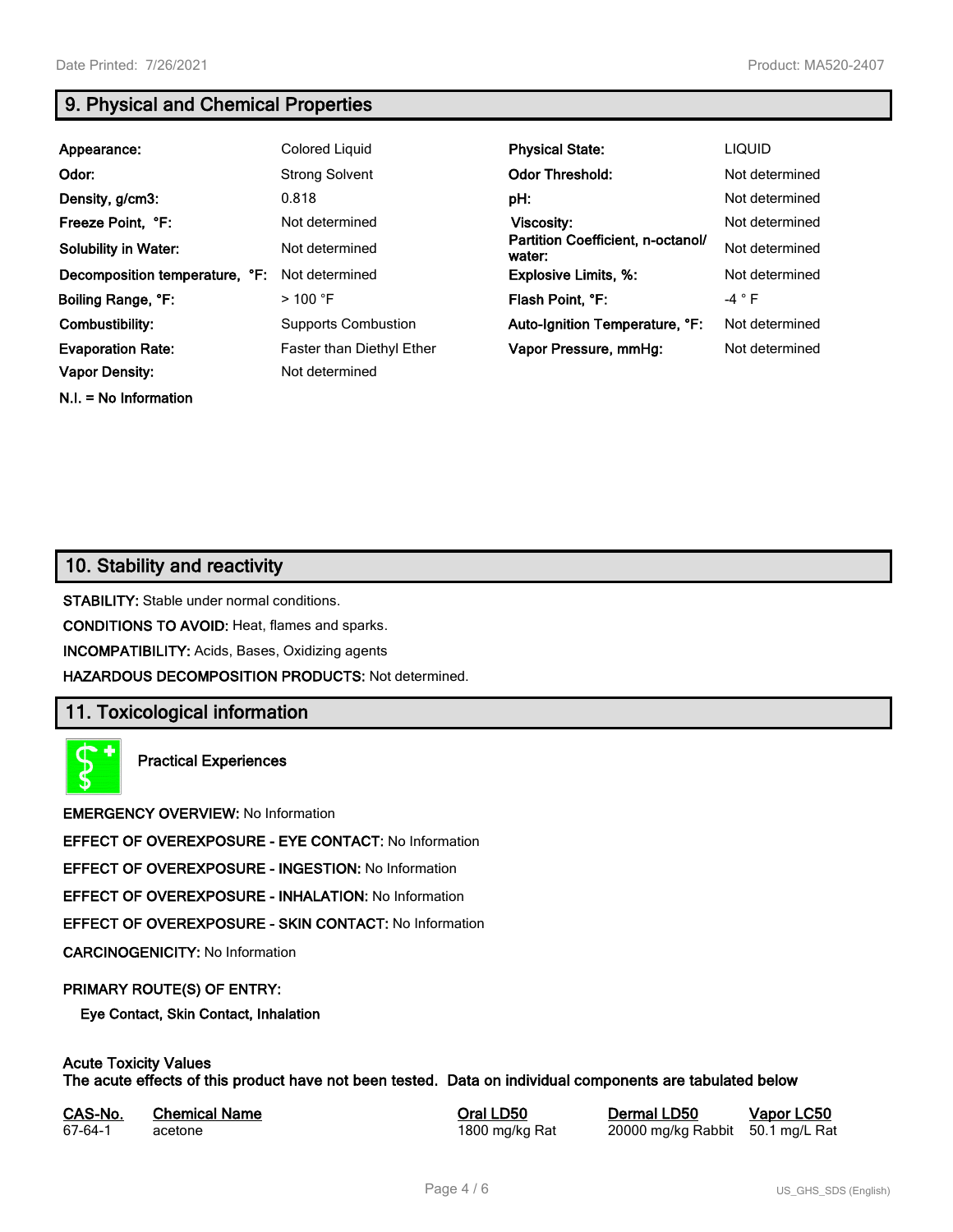| 64-17-5   | ethanol                           | 7060 mg/kg Rat | 15,800 mg/kg                   | 124.7 mg/L Rat |
|-----------|-----------------------------------|----------------|--------------------------------|----------------|
| 1569-02-4 | ethoxypropanol                    | 4400 mg/kg Rat | 8100 mg/kg Rabbit              | - 15           |
| 107-98-2  | propylene glycol monomethyl ether | 5000 mg/kg Rat | 13000 mg/kg Rabbit >6 mg/L Rat |                |

#### **N.I. = No Information**

## **12. Ecological information**

**ECOLOGICAL INFORMATION:** Ecological evaluation of this material has not been performed; however, do not allow the product to be released to the environment without governmental approval/permits.

## **13. Disposal Information**



**Product**

**DISPOSAL METHOD:** Waste from this material may be a listed and/or characteristic hazardous waste. Dispose of material, contaminated absorbent, container and unused contents in accordance with local, state, and federal regulations.

**STEPS TO BE TAKEN IN CASE MATERIAL IS RELEASED OR SPILLED:** Follow personal protective equipment recommendations found in Section VIII. Personal protective equipment needs must be evaluated based on information provided on this sheet and the special circumstances created by the spill including; the material spilled, the quantity of the spill, the area in which the spill occurred, and the training and the expertise of employees in the area responding to the spill. Never exceed any occupational exposure limits. Shut off ignition sources; including electrical equipment and flames. Do not allow smoking in the area. Do not allow the spilled product to enter public drainage system or open waterways.

## **14. Transport Information**

#### **SPECIAL TRANSPORT PRECAUTIONS:** No Information

**DOT:** CONSUMER COMMODITY

**IATA:** UN1263, PAINT, 3, II

**IMDG:** UN1263, PAINT, 3, II

## **15. Regulatory Information**

#### **U.S. Federal Regulations:**

#### **CERCLA - SARA Hazard Category**

This product has been reviewed according to the EPA 'Hazard Categories' promulgated under Sections 311 and 312 of the Superfund Amendment and Reauthorization Act of 1986 (SARA Title III) and is considered, under applicable definitions, to meet the following categories:

Fire Hazard, Acute Health Hazard

#### **SARA SECTION 313**

This product contains the following substances subject to the reporting requirements of Section 313 of Title III of the Superfund Amendment and Reauthorization Act of 1986 and 40 CFR part 372:

No Sara 313 components exist in this product.